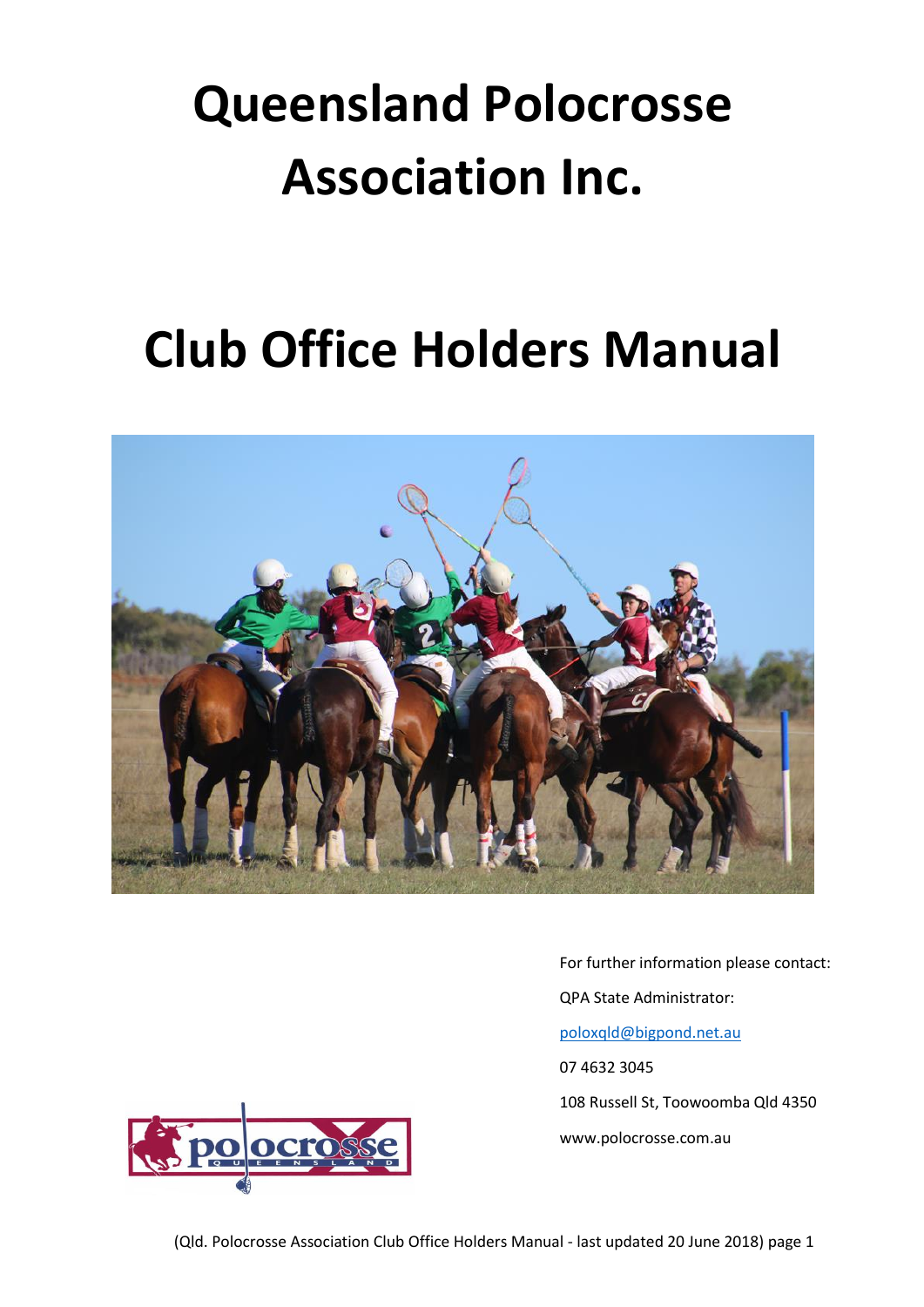

# **Queensland Polocrosse Association (QPA) Inc. Club Office Holders Manual**

*This Manual should be read in conjunction with the QPA Policies and Procedures Manual, available on the QPA website [www.polocrosse.com.au.](http://www.polocrosse.com.au/)*

| <b>Contents</b>                          | Page |
|------------------------------------------|------|
| QPA Organisational Structure             | 3    |
| The Qld Polocrosse Year - Club timeline  | 4    |
| QPA AGM timeline                         | 4    |
| <b>QPA Calendar of Events</b>            | 5    |
| New Zealand Junior Exchange Scholarship  | 5    |
| <b>Club Constitution/model Rules</b>     | 5    |
| Office Holder roles and responsibilities | 6    |
| Presidents                               |      |
| Secretaires                              |      |
| Treasurers Database registrar            |      |
| Club Team Registrar                      |      |
| <b>Meeting Procedure</b>                 | 6    |
| <b>Rules of Debate</b>                   | 8    |
| <b>Fundraising, Grants Submissions</b>   | 9    |
| <b>Liquor Licensing</b>                  | 6    |
| Insurance                                | 9    |
| <b>Player Transfers</b>                  | 9    |
| <b>Overseas Players</b>                  | 9    |
| Membership & Fees                        | 10   |
| Umpires                                  | 11   |
| Coaches & Team Managers                  | 11   |
| Nominating for Representative Teams      | 11   |
| <b>Players Gradings</b>                  | 11   |
| <b>Club Carnivals</b>                    | 11   |
| <b>Club Uniforms</b>                     | 12   |
| Club Carnival Invitation Template        | 13   |
|                                          |      |
|                                          |      |

| <b>Appendices</b>                                            | Appendix |
|--------------------------------------------------------------|----------|
| A Guide to Incorporated Associations, office of Fair Trading | 1        |
| National Online Database Manual                              | 2        |
| Part 1 Members                                               |          |
| Part 2 Club Secretary, Treasurer & Database Registrars       |          |
| Part 3 Club Team Registrars                                  |          |
| Part 4 Zone Secretary                                        |          |
| Part 5 State Administrators                                  |          |
| Liquor licensing - information for community groups          | 3        |
| Insurance Certificate of Currency                            | 4        |
| Inter Club Transfer Form                                     | 5        |
| Player Proceeding Overseas – personal & representative       | 6&7      |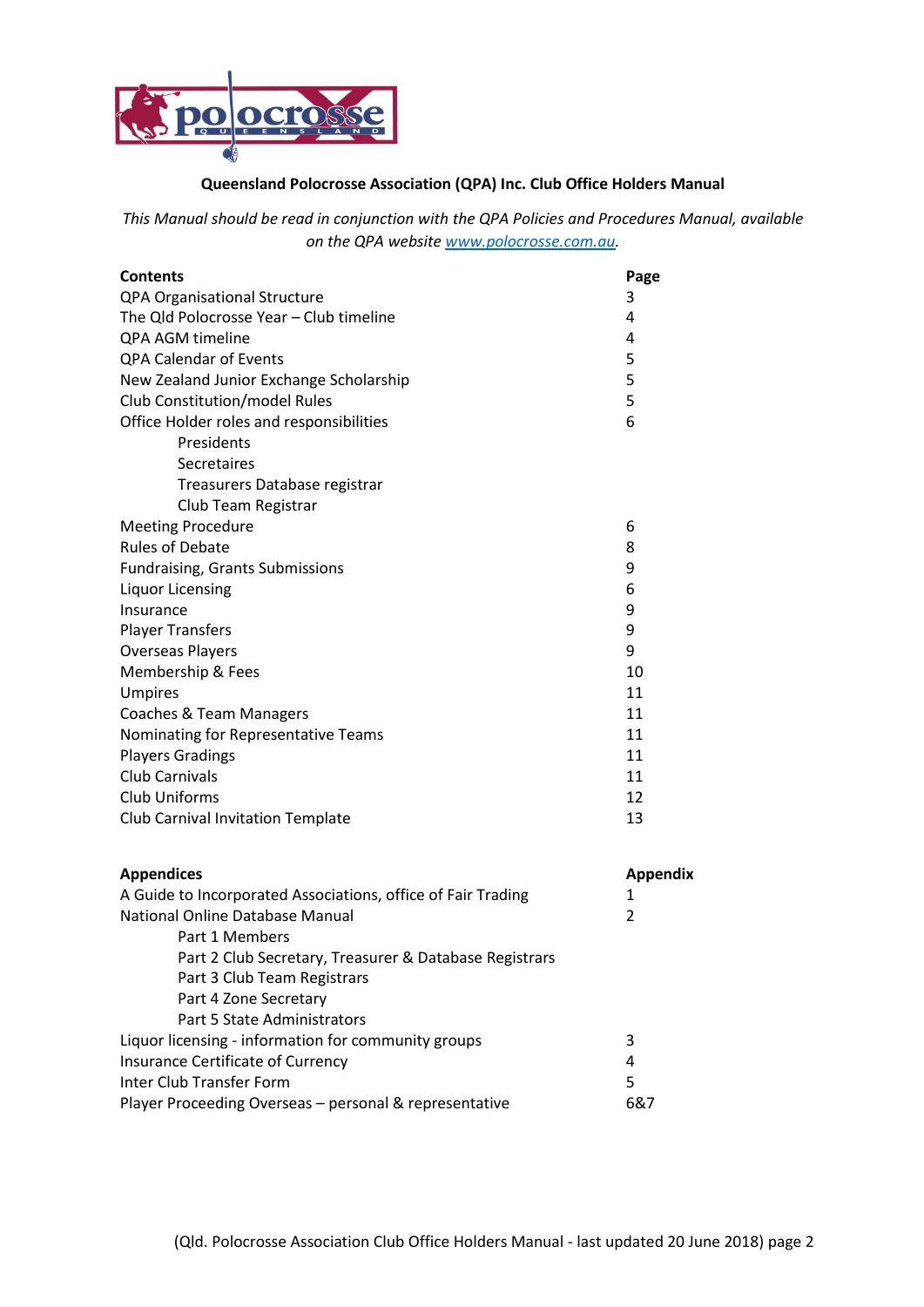The **Polocrosse Association of Australia (PAA)** administers the sport of polocrosse nationally and is comprised of the member states represented on the Australian Polocrosse Council. The number of eligible delegates from each state is determined by the number of registered clubs in that state. [www.polocorsse.org.au](http://www.polocorsse.org.au/)

# **Queensland Polocrosse Association (QPA) Organisational Structure**

# QPA Management Committee (9 elected = 2 executives & 7 councillors)

| QPA Cattle Committee                                 | State | MPIO Officer | <b>QPA Patron</b> |
|------------------------------------------------------|-------|--------------|-------------------|
| (QPA President & Treasurer non-voting) Administrator |       |              |                   |

| Director of<br>Umpiring<br>(elected)                                            | Director of<br>Coaching                     | Director of<br>Snr<br>Selectors | Director of<br>Jnr<br>Selectors | Director<br>of Horse<br>Welfare             | Director of<br>Youth<br>Development          | Women's<br>Committee<br>Chair | Director of<br>Team<br>Managers | Director of<br>Policy,<br>Procedure &<br>Governance |
|---------------------------------------------------------------------------------|---------------------------------------------|---------------------------------|---------------------------------|---------------------------------------------|----------------------------------------------|-------------------------------|---------------------------------|-----------------------------------------------------|
| State<br>Umpire<br>Committee                                                    | Coaching<br>Committee                       | 5 Snr<br>Selectors              | 5 Jnr<br>Selectors              |                                             |                                              |                               |                                 |                                                     |
| Zone Chief<br>Umpires &<br>Umpire<br>Coaches                                    | Zone<br>Coaching<br><b>Directors</b>        |                                 |                                 | Zone<br>Horse<br>Welfare<br><b>Officers</b> | Zone Youth<br>Development<br><b>Officers</b> | Zone<br>Women's<br>Reps       |                                 |                                                     |
| Club Chief<br>Umpires &<br>Umpire<br>Coaches                                    | Club<br>Coaches                             |                                 |                                 | Club<br>Horse<br>Welfare<br><b>Officers</b> | Club Youth<br>Development<br>officers        | Club<br>Women's<br>Reps       |                                 |                                                     |
| <u>Umpires</u><br>National<br>State<br>A grade<br><b>B</b> grade<br>Provisional | Coaches<br>Level III<br>Level II<br>Level I |                                 |                                 |                                             |                                              |                               |                                 |                                                     |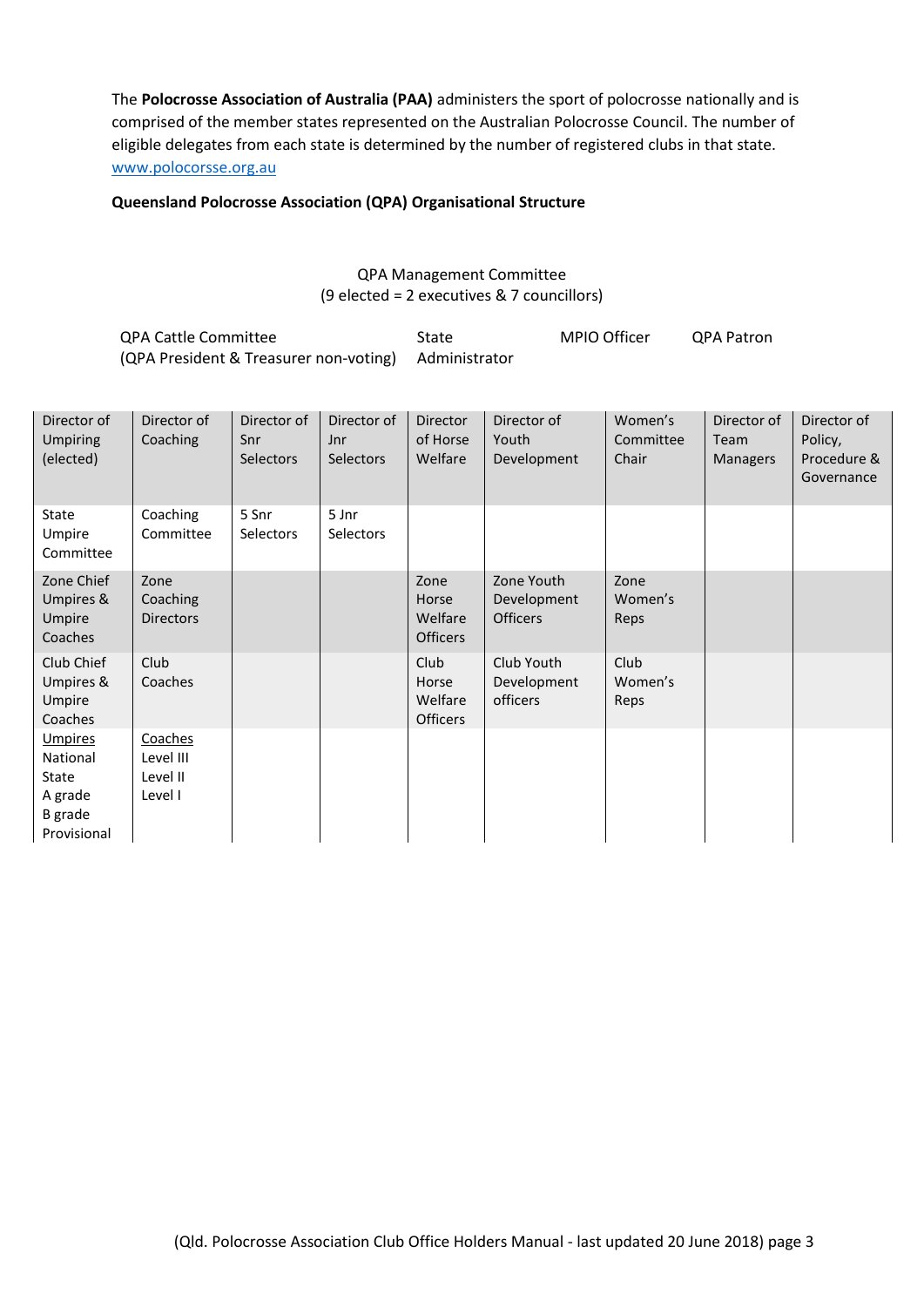# **Qld. Polocrosse Year**

| September    | State titles held first weekend                                                 |  |  |  |
|--------------|---------------------------------------------------------------------------------|--|--|--|
|              | begin compiling annual financial results for the auditor                        |  |  |  |
|              | set Club AGM date, call for nominations etc.                                    |  |  |  |
| October      | hold Club AGM                                                                   |  |  |  |
|              | forward grading changes to the QPA via the Zone                                 |  |  |  |
|              | update the database of newly elected office holders & inform the QPA            |  |  |  |
| November     | complete & lodge annual return for incorporated associations                    |  |  |  |
|              | submit notices of motions for the QPA AGM                                       |  |  |  |
|              | submit nominations for elected positions to the QPA, nominations to hold Zone & |  |  |  |
|              | <b>State Championships</b>                                                      |  |  |  |
|              | nominate delegates for the QPA AGM                                              |  |  |  |
| December     | Club affiliations paid to the QPA via Zone                                      |  |  |  |
|              | QPA AGM held                                                                    |  |  |  |
|              | player registration lapses 31 December                                          |  |  |  |
| Jan/Feb      | begin membership renewals                                                       |  |  |  |
|              | plan your Club's year ie practices, coaching, fundraising activities            |  |  |  |
| April-August | Qld. playing season                                                             |  |  |  |

The QPA and all Club's financial year is 1 October to 30 September.

The membership year is a full calendar year ie all members are non-financial as at midnight 31 December.

Your Club AGM must be held as close as possible to 30 September to comply with the Constitutional requirement of holding the QPA AGM no later than 15 December. Notices of Motion must be submitted to the QPA 30 days prior to the AGM. To allow your Club ample time to discuss and submit any motions to the QPA AGM or your Zone AGM, ensure Club financials are audited in a timely fashion so you may hold your Club AGM by late October.

Once Club Office Bearers have been elected please notify the Qld. State Office and change these on the database, as they may not be altered when members are un-financial ie after 1 January.

As your Club is an incorporated association you must complete and lodge an annual return with the Office of Fair Trading within one month after your AGM. This includes noting new office holders and financial returns. (See attached guide appendix 1).

Club memberships are payable to the QPA via your Zone, prior to the QPA AGM to be eligible to vote. The QPA, in turn, affiliates federally with the PAA.

Memberships may be paid online any time after 1 January. Please remember to renew your Club's life members and social members.

# **QPA AGM Timeline Please keep the following dates in mind when planning your own Club and Zone AGMs.**

End of September Clubs will receive

- Notice of QPA Annual General Meeting (AGM) (21 days notice required)
- MC executive nomination forms & call for motions (required to be submitted 30 days prior to the AGM)
- AGM RSVP noting delegates to attend from your Club

Late October (30 & 40 days prior to AGM)

 MC executive nominations (30 days prior) State Director of Umpiring & State Selector nomination (40 days prior) forms to be returned to QPA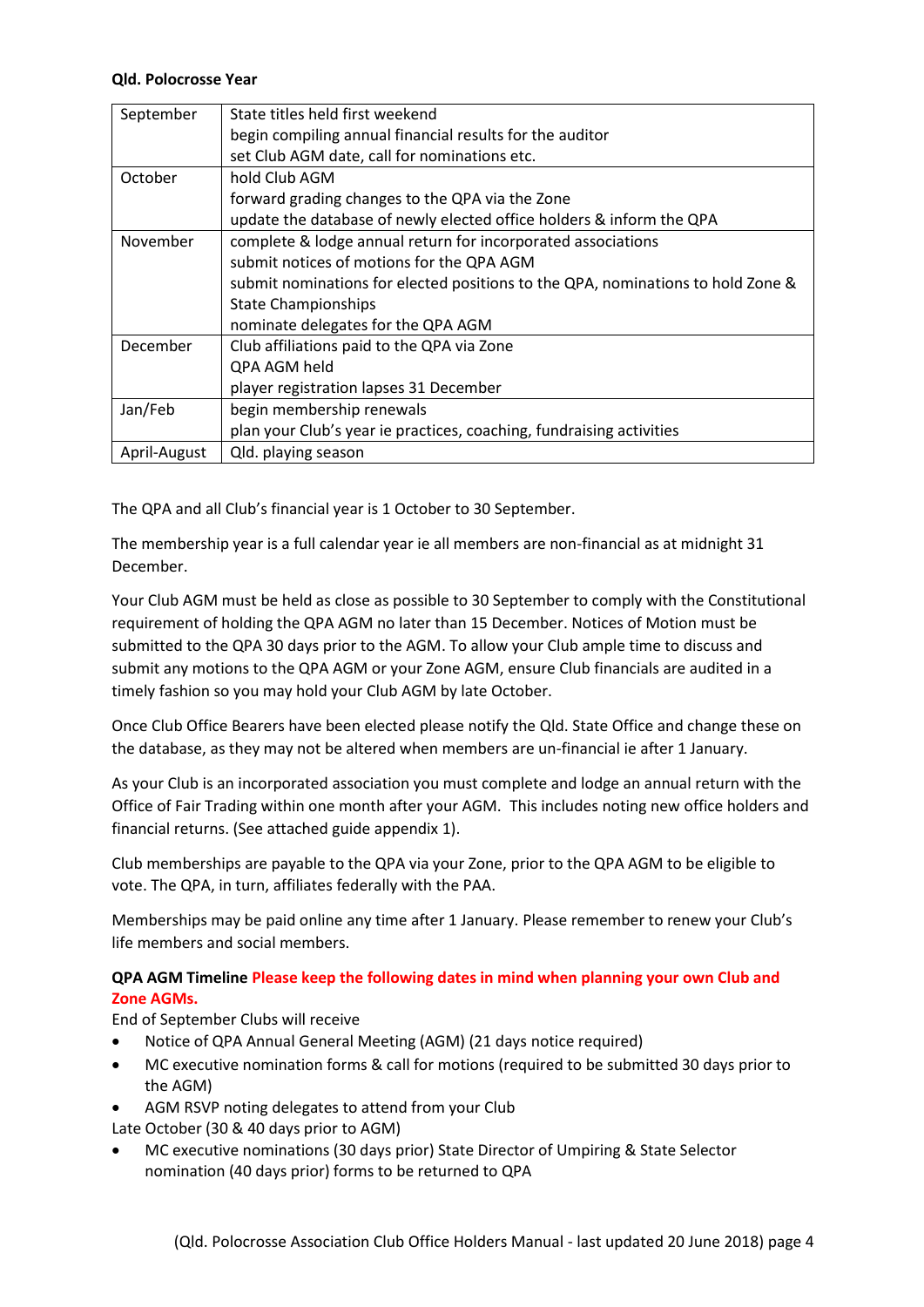- Notices of Motion to be put at the AGM returned to the QPA office (30 days prior)
- Closing date for submission of agenda items
- Postal votes sent out if applicable
- Club affiliation fess due and payable via your zone (\$600) prior to the QPA AGM to be eligible to vote.

21 days prior to QPA AGM

- Agenda distributed
- QPA to publicly post Notices of Motions received
- Club attendance (delegates) advice form for AGM due back to QPA Office
- 7 days prior to QPA AGM
- QPA to publicly post nominations received for MC positions
- Postal Votes for (if any) are due for return

Early December (by at least the  $15<sup>th</sup>$ )

QPA AGM

**QPA Calendar of Events:** this calendar is circulated from mid-year and it is vital that proper care and attention is paid to ensuring this is correct. Multi Horse (M/H) carnivals should be noted (two for each Zone). Clubs must nominate carnival dates, via their Zone. A carnival calendar dates meeting is usually held at the Zone or State Titles and your Club should have a representative at this. There is no point complaining about the outcome if you have not been a part of the process of setting these dates. Not every Club will always get their preferred date but they will have the opportunity to argue for it. The QPA Calendar of Events will be finalised by the end of October each year for the coming season.

Any addition to the normal carnival must be applied for at the time of carnival application eg multi horse, chukkas, women's, juniors or masters competitions.

The QPA Management Committee makes the final decision on any carnival date changes throughout the season, in the event that a club has to change their date due to unforeseen circumstances for example wet weather.

**Annual New Zealand Junior Exchange Program:** Each Club may nominate juniors for the NZ Junior Exchange program. Nominations are called for in September each year to be announced in November, travel in January. Up to \$1,000 in air travel allowed. It is accepted that the successful junior player and their Club will host the return visit if requested

**Club Constitution/Model Rules:** Every Qld Polocrosse Club is an incorporated association, as is the QPA. Your Club's Constitution or Model Rules are kept on file at the QPA Office, along with Certificates of Incorporation and have been lodged prior with the Qld. Office of Fair Trading. Any change to your Constitution/Model Rules must be approved by the QPA MC and correctly lodged with the Office of Fair Trading. A copy of your Model Rules should be on hand at all meetings.

Your association's rules must include:

- who can be on your committee
- what powers the committee has
- how positions are elected and appointed
- the term limit that exists for committee members
- the reasons a position may become vacant
- how to fill casual vacancies on the committee
- how many you need for a quorum (how many committee members must be present for a meeting)
- the procedures to follow at a committee meeting.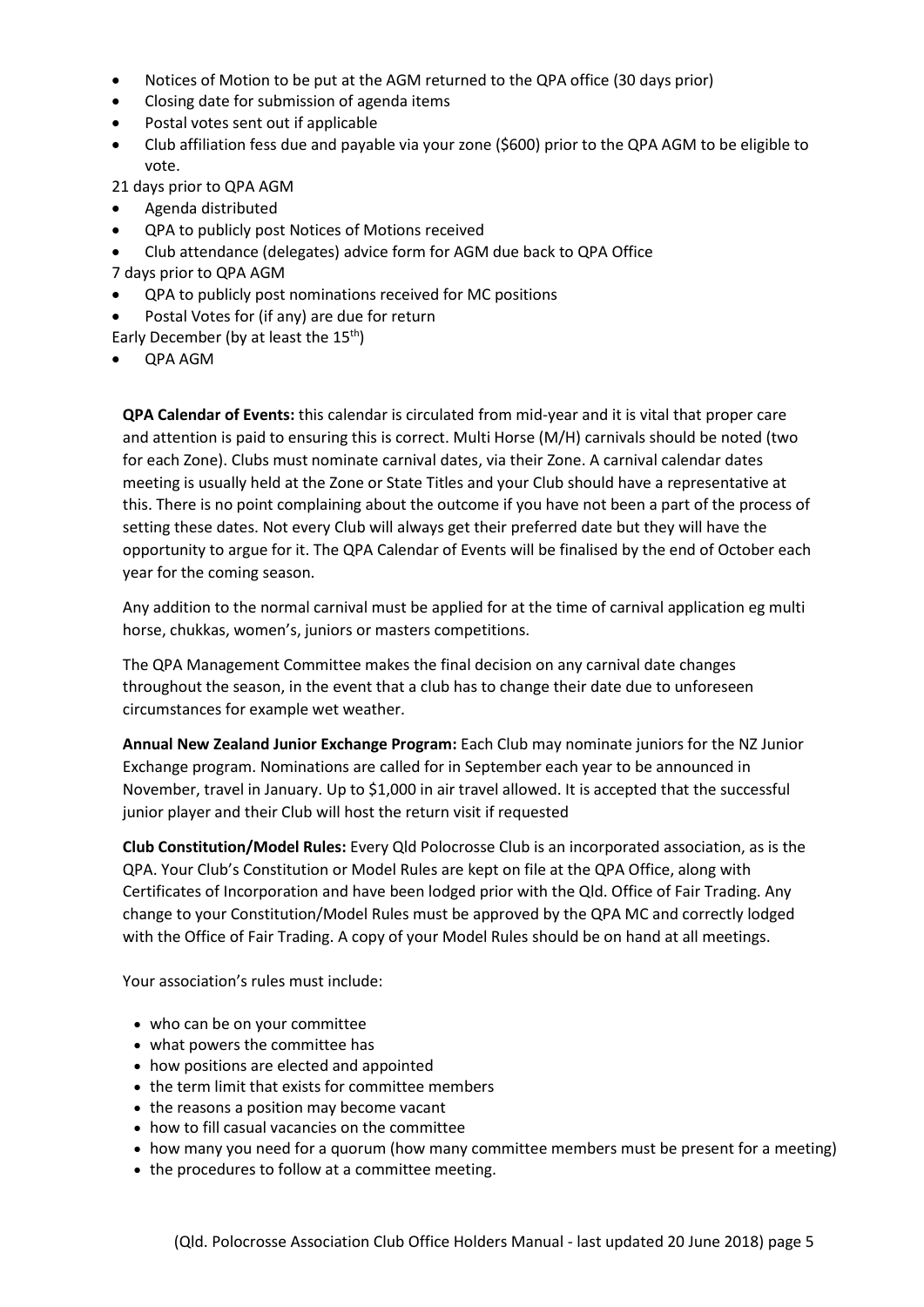# **Club office holder roles and responsibilities**

There are many online guides to Club office holder's roles and responsibilities, the following notes are a good starting point, remembering that at all times your Club's management falls under its Constitution or Model Rules. It is advisable for all Clubs to continually look toward succession planning to ensure that Club office holders are able to train potential incoming executive and to ensure that members are not put upon to serve longer than they desire.

# **President**

- "manages" the Club
- chairs the committee
- plays a major role in general meetings.

Under the model rules, the president must chair every meeting they attend. If they can't attend a meeting, another committee member can sit in as acting chair.

**Secretary:** the secretary's duties include:

- keeping the register of members, (National Online Database)
- correspondence sending and receiving letters, emails or other documents
- promptly forward all emails from the QPA to your members
- advising the president or treasurer about urgent matters that arise from correspondence or other documents
- taking nominations for the committee.
- telling members about meetings (giving plenty of notice)
- calling and convening all meetings
- arranging the venue
- preparing the agenda
- gathering and presenting any relevant documents
- taking and keeping of minutes of meetings
- making the minutes available to members
- ensure the incorporated association annual return is lodged with the Office of Fair Trading within one month after your AGM.

**Treasurer:** the treasurer is responsible for the financial affairs of the club. Their duties might include:

- keeping and maintaining an asset register for the association
- managing the petty cash balance
- keeping the petty cash book up-to-date
- documenting all payments made, including receipts, invoices and statements
- maintaining all deposit and cheque books
- making sure that the committee:
- approves or ratifies all payments made
- records details of these payments in the minutes
- keeping all financial records in Queensland
- ensure the end of financial year audit is done in time for the Club AGM.
- They must also keep track of payments received by using:
- a receipt book of consecutively numbered receipts
- a computer system that keeps track of these records.

# **Club Team Registrar:**

Responsible for all Club nominations on the National Online Database for State and Inter State events.

**Procedure at meetings:** Once again this will be covered specific to your Club in your Model rules.

A range of procedures will occur at your meetings. Many of them will be specific to the purpose of your association. However, you should be familiar with these formal procedures that may come up in your meetings.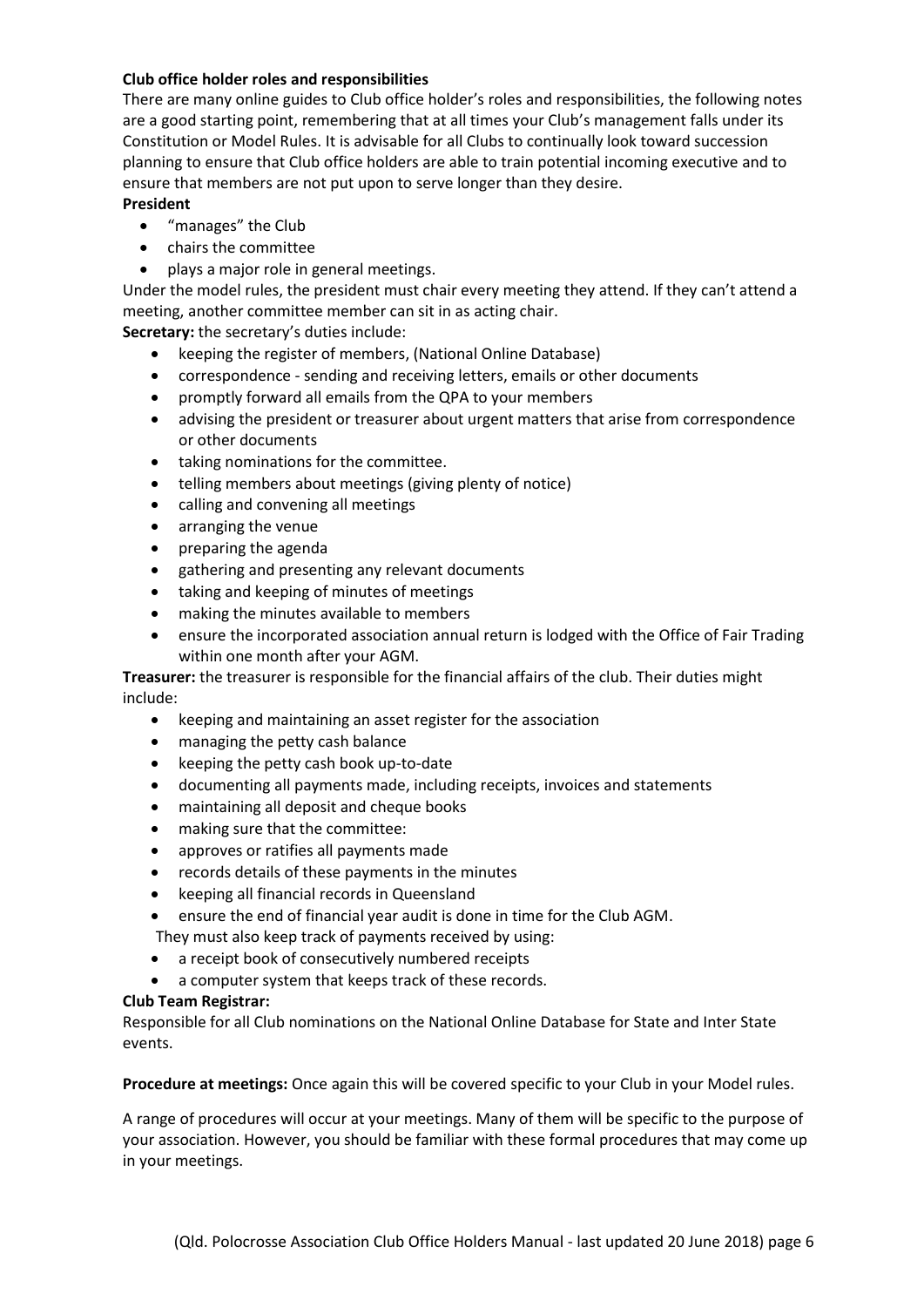# **Voting**

Voting for office-bearers usually takes place at the AGM.

The meeting chair is responsible for:

- supervising the vote
- administering the process.

The process will be set out in your association's rules. Depending on your association, the process might be:

- a show of hands
- ballot papers.

# Absentee voting:

If a member can't attend a meeting and still wants to vote, they may be able to do so. You will need to outline the ways they can do this in your association rules. These might include:

- appointing a proxy
- using technology to remotely participate
- appointing a lawyer to represent them
- sending a postal vote.

Think carefully about whether to allow postal voting. If you allow it, you will need to set out in the rules:

- what form it takes
- how the process will work.

# **Minutes**

Your incorporated association must record minutes at all meetings. This includes:

- the AGM
- committee meetings
- general meetings.

Recording the minutes

The minutes should record information at the **start of the meeting**, such as:

- details of the day, date and place of the meeting
- the starting time of the meeting
- the names of those present
- apologies received from non-attendees
- a statement from the meeting chair that a quorum is present
- the meeting has been duly constituted
- a statement that the minutes of the previous meeting are correct (signed by the meeting chair).

The minutes should also record the **ongoing procedures of the meeting**. These include details of:

- every resolution or decision, including an overview of the discussions
- if a resolution passed with the required majority
- which members voted against a motion or abstained from voting (only if those members ask for this)
- any appointments made
- any members elected to office
- any member taking a leave of absence.
- At the **end of the meeting**, the minutes should record:
	- the date and time of the next meeting (if decided)
	- the time that the meeting closed.

# Inspecting the minutes

The minutes are an official, permanent record of what happens in a meeting. They should be a clear and concise summary. The secretary must keep the minutes safe, secure and accurate. If a member asks to see the minute book for a specific general meeting, the secretary must:

- make it available to inspect within 28 days
- negotiate with the member about when and where this takes place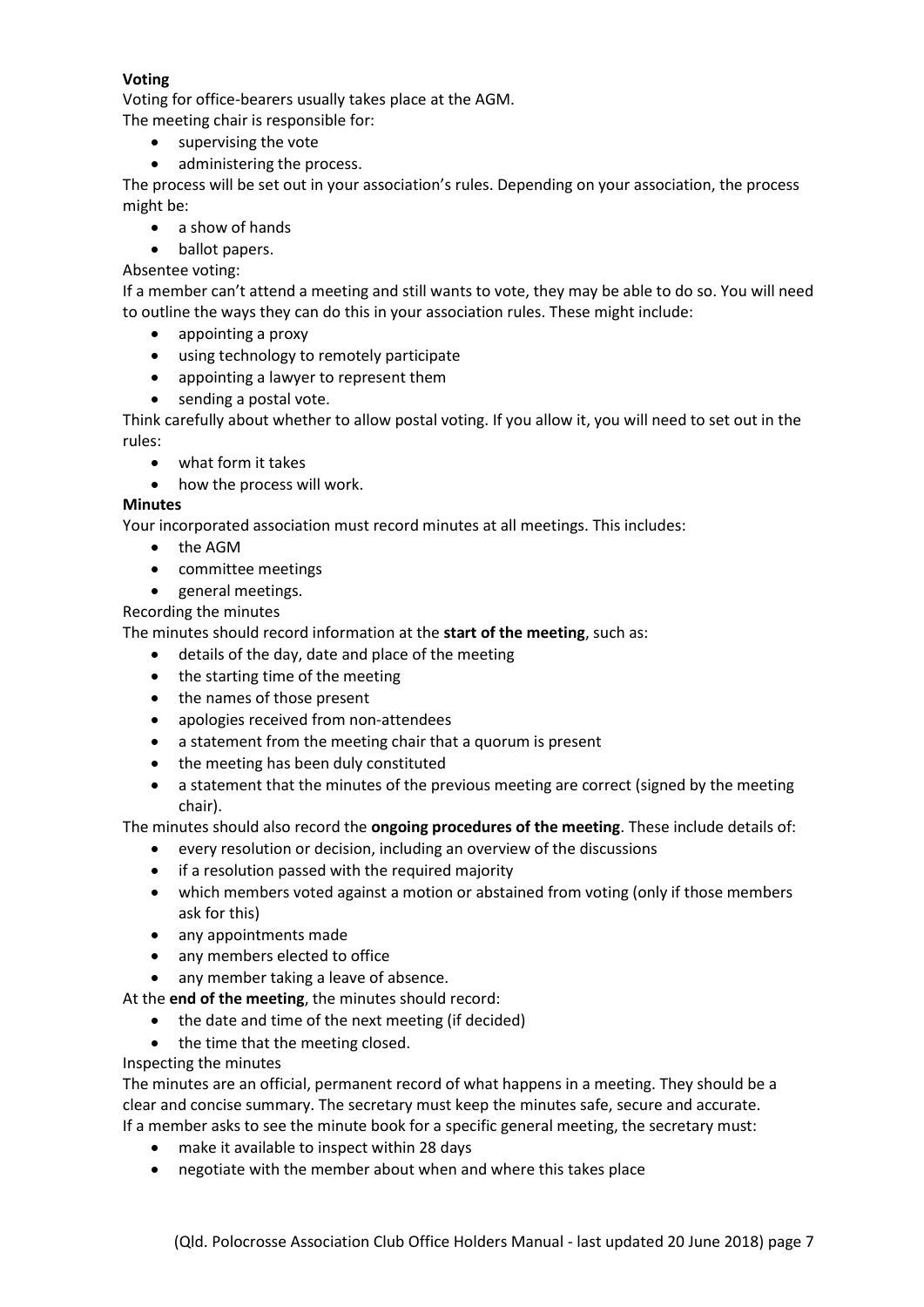• give a copy of the minutes to the member.

The secretary may ask the member to pay the reasonable costs of this (such as photocopying costs).

#### **Motions**

Any member can raise a matter of business for the association to discuss. This becomes a motion for the next general meeting. The member must give notice of the motion to the secretary, who puts it on the agenda for the meeting.

The member must do this before:

- the meeting agenda fills up
- it's too late to circulate the motion among the members.

Your association's rules should set out the process for giving notice of a motion.

#### **Special resolutions**

You need a special resolution to **change to your association's legal status**. This might be:

- changing the name
- adding, removing or changing rules
- bringing the association to an end.

A special resolution must:

- be presented at a general meeting (including the AGM)
- get 75% of the vote (from members who are present and entitled to vote).

#### **Rules of debate**

All Club office holders should familiarise themselves with the general meeting rules of debate. In essence the rules of debate set out the manner in which discussion on matters before a meeting should take place in a civilised and democratic fashion.

Technically, a meeting should not consider any matter unless it has been placed before the meeting in the form of a motion. In practice, however, this rarely occurs, limited discussion of a general topic before a motion is introduced enables the motion to be correctly worded. The chair must be careful not to let the meeting get out of control at this point.

Once a motion is put and seconded the mover may speak to the motion. If it is not seconded the meeting moves on. The Chair allows speakers for and against the motion with the mover being allowed to be the final speaker but no new material should be introduced at this point. If two or more people want to speak at the same time, the Chair should call first upon the one who has not yet spoken. If the member who made the motion that is being discussed claims the floor and has already spoken on the question, he/she is entitled to be recognized before other members. Clubs may want to adopt rules limiting the time a member may speak in any one debate-for example, five minutes. The mover of a motion may not speak against his or her own motion, although the mover may vote against it. The mover need not speak at all, but when speaking, it must be in favour of the motion. If, during the debate, the mover changes his or her mind, he or she can inform the meeting of the fact by asking the meeting's permission to withdraw the motion.

**Point of Order:** this is a statement from a member who believes that a statement or ruling is not in accordance with the rules of debate, or a belief that the current speaker is getting off track.

**Out of Order:** similar to above which normally relates to a speaker getting out of line in their address for example making personal slurs. The Chair will rule out of order and silence the speaker.

**Insufficient numbers:** if the number of members present during the meeting is reduced below the quorum the meeting must stop until the numbers are again in order or the meeting adjourned to a later date/time.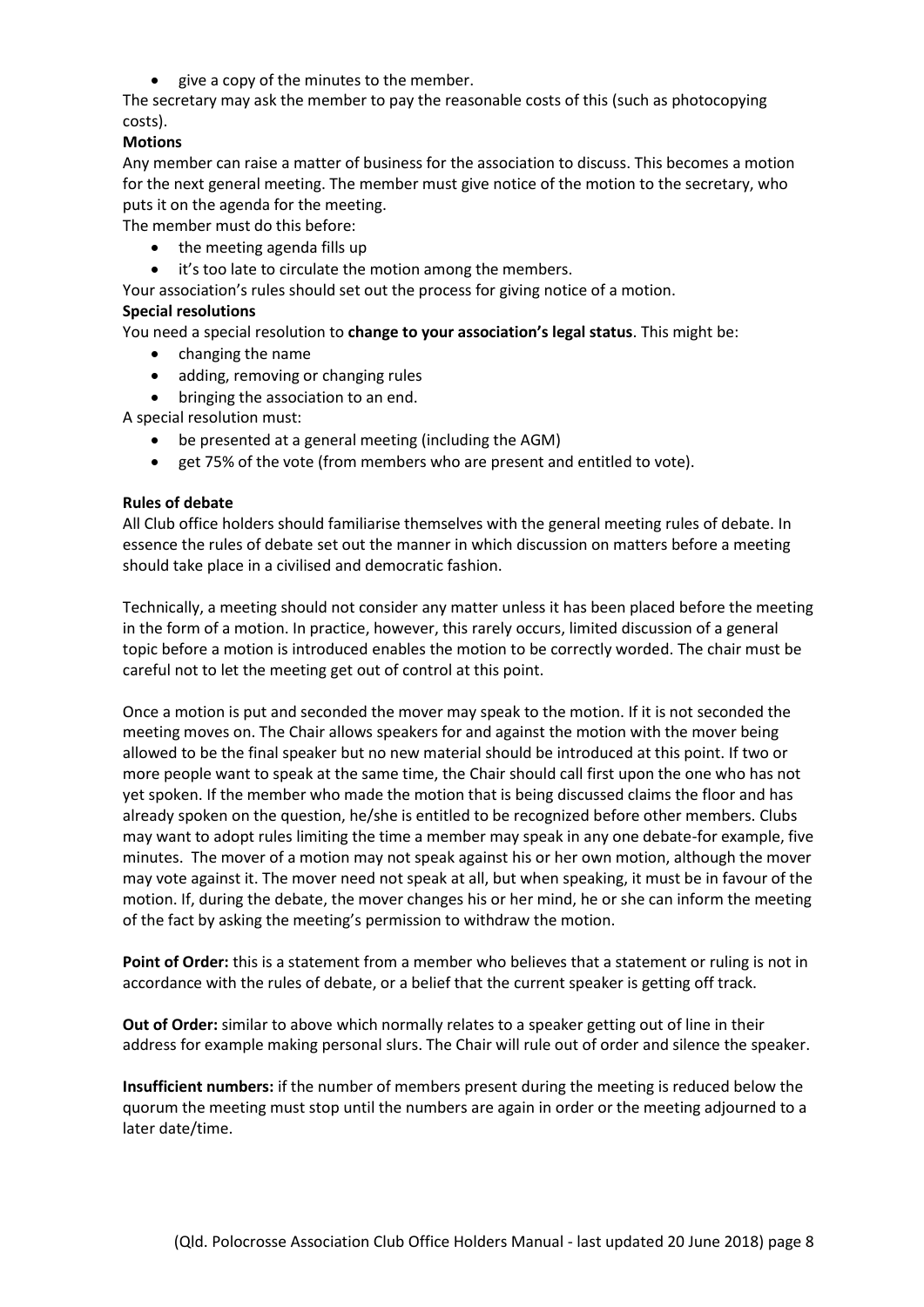#### **Fundraising/Grant Submissions:**

There are various grants available to sporting associations primarily through state and local government. It is important that one of your Office holders are tasked with keeping any eye out for opportunities and making submission on behalf of your Club. These offers change quickly with the political landscape so must be regularly perused.

Another common fundraiser are raffles, these must adhere to the Qld. Raffle Rules administered by the Office of Liquor and Gaming Revenue and available online [www.olgr.qld.gov.au.](http://www.olgr.qld.gov.au/) Broadly if prizes are below \$50,000 in value and cash prizes do not exceed \$10,000 no permit is required.

**Liquor licensing:** Amendments to the Liquor Act 1992 effective from 1 July 2013, mean that 'eligible associations', such as sporting clubs will generally no longer have to apply for a community liquor permit if they wish to sell alcohol at a fundraising event. To assess your Club's needs visit the Office of Liquor and Gaming Regulation administered by the Department of Justice and Attorney-General. (appendix 3) In our experience it is always advisable to notify the local police station of your upcoming event.

**Insurance:** Membership to the QPA ensures Personal Accident coverage via the PAA. This includes social members. Refer to the QPA website for full details. Your Club also has Public, Products and Professional Liability Insurance via the PAA. Your Club may be required to supply the annual Certificate of Insurance to your landlord, local council, or with a grants submission. This is also available on the QPA website (appendix 4).

#### **Player transfers:**

Non-financial players may transfer between Clubs and States at any time. When members are financial, permission to transfer must be gained from the member's current club and state, the club and state the member is transferring to and finally the PAA. To begin this process enter details via the National Online Database. (appendix 2 - National Online Database Manual)

Player seeking a transfer within the season will bestood down for a 30 day period unless extenuating circumstances are approved by the State Umpire Committee. Financial members transferring into Queensland from another state will be charged the Queensland component of our membership relative to their player category ie senior, intermediate or junior.

Inter Club transfers will only be accepted during the season should you need to change your residential address unless the State Umpire Committee considers the transfer is in the best interest of Polocrosse and not for the sole purpose of winning a tournamentor match. (appendix 5 - Inter Club Transfer Form)

Players wishing to transfer into Qld. are required to be completed and playing by the  $1<sup>st</sup>$  July to be eligible for the Queensland Club Team Championship held in the first weekend of September.

All transfers must be ratified by the State Director of Umpiring.

**Overseas players:** The International Polocrosse Council (IPC), of which Australia is a member, has a system in place to ensure that the player records of all players competing out of their home country may be traced. If your Club intends to accept a member from overseas please ensure the correct release paper work from their home Association has been provided to the PAA and QPA. Conversely Australian members proceeding overseas are required to complete a player, coach or umpire proceeding overseas form (appendix 6&7)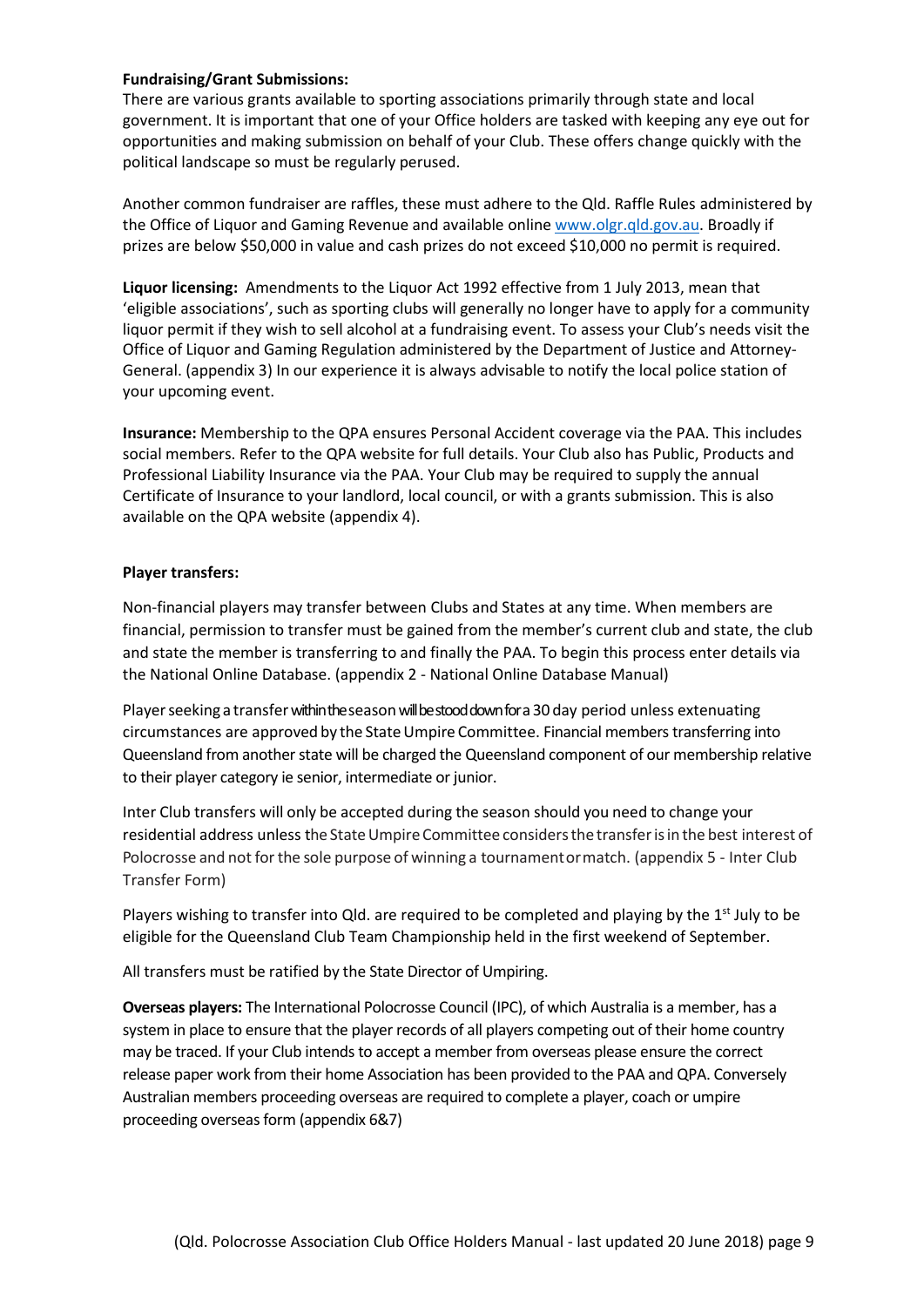#### **Membership & Fees:** *as at 2018 playing season*

| <b>Player Category</b>                | Fee     | <b>Notes</b>                                                                                                                            |  |  |
|---------------------------------------|---------|-----------------------------------------------------------------------------------------------------------------------------------------|--|--|
|                                       | Payable |                                                                                                                                         |  |  |
| <b>Senior Player</b>                  | \$475   |                                                                                                                                         |  |  |
| <b>Intermediate Player</b>            | \$400   |                                                                                                                                         |  |  |
| Junior & Sub Junior<br><b>Players</b> | \$180   | Refer below for age requirements.                                                                                                       |  |  |
| <b>Mini Junior Players</b>            | \$100   | a) Mini Juniors are non-competitive but they must be<br>nominated on-line for carnivals.                                                |  |  |
|                                       |         | b) Mini Juniors are not eligible for the family discount.<br>c) Mini Juniors can be upgraded to competitive players during<br>the year. |  |  |
| <b>Trial Player</b>                   | \$45    | a) Unlimited practices.<br>b) Trial players are not eligible for family discount.                                                       |  |  |
| <b>Limited Player</b>                 | \$385   | a) Unlimited practices and 3 carnivals only.<br>b) Limited Member players are not eligible for family discount                          |  |  |
| <b>One Carnival Player</b>            | \$120   | a) Unlimited practices and 1 carnival only.<br>b) One carnival players are not eligible for family discount.                            |  |  |
| 2019 Club Fees                        | \$600   |                                                                                                                                         |  |  |

#### **IMPORTANT NOTES**

**MEMBERSHIP**: Membership must be paid with credit card online via the Polocrosse National Database, membership is activated upon receipt of payment. Members must be financial members of their Club to begin the membership payment process. (www.nswpolocrosse.org.au). Players are not able to nominate for a carnival or attend a practice until financial on the Database. As Member's renew their membership online they are required to tick the liability waiver.

Membership categories may be upgraded in the same manner throughout the season eg from Limited Membership to Senior Player.

**FAMILY DISCOUNT:** The 10% Family discount is applicable under the following long standing guidelines:

**1)** Various combinations of three or more full paying members of the one immediate family (senior, intermediates & juniors only).

**2)** Families cannot claim a discount for members outside the immediate family.

**3)** All members must reside under the same roof.

**4)** Immediate family constitutes any of the following: spouse, parent, sibling, or child.

**5)** Mini Juniors, Limited Members & Trial players are not eligible for a family discount.

**6)** The family must apply to the QPA (in writing) for a refund after the fees are paid and the members are financial. Family discounts must be finalised by 30/09/2018.

**JUNIOR AGE SPECIFICATIONS:** Under 16 as at midnight 31/12 (refer page 26 of the rule book) eg: If someone turns 16 on 1st Jan 2018, they can play Juniors in 2018 (because at midnight on 31/12 they were still 15) however if they are 16 at midnight 31/12/2017 they can't play as a junior in 2018 as they will turn 17 during that year**.** 

**SOCIAL MEMBERS:** It is a condition of our insurance policy that social members must be covered and MUST pay a minimum of \$1.00 to their Club, all Social member fees are retained by the Club. **ALL Social Members must be registered online by their Club.** These include non-playing coaches, office bearers and umpires. All must complete the online waiver.

Any club to be found playing unregistered players will be stood down until after the next tournament in their zone or penalized \$500.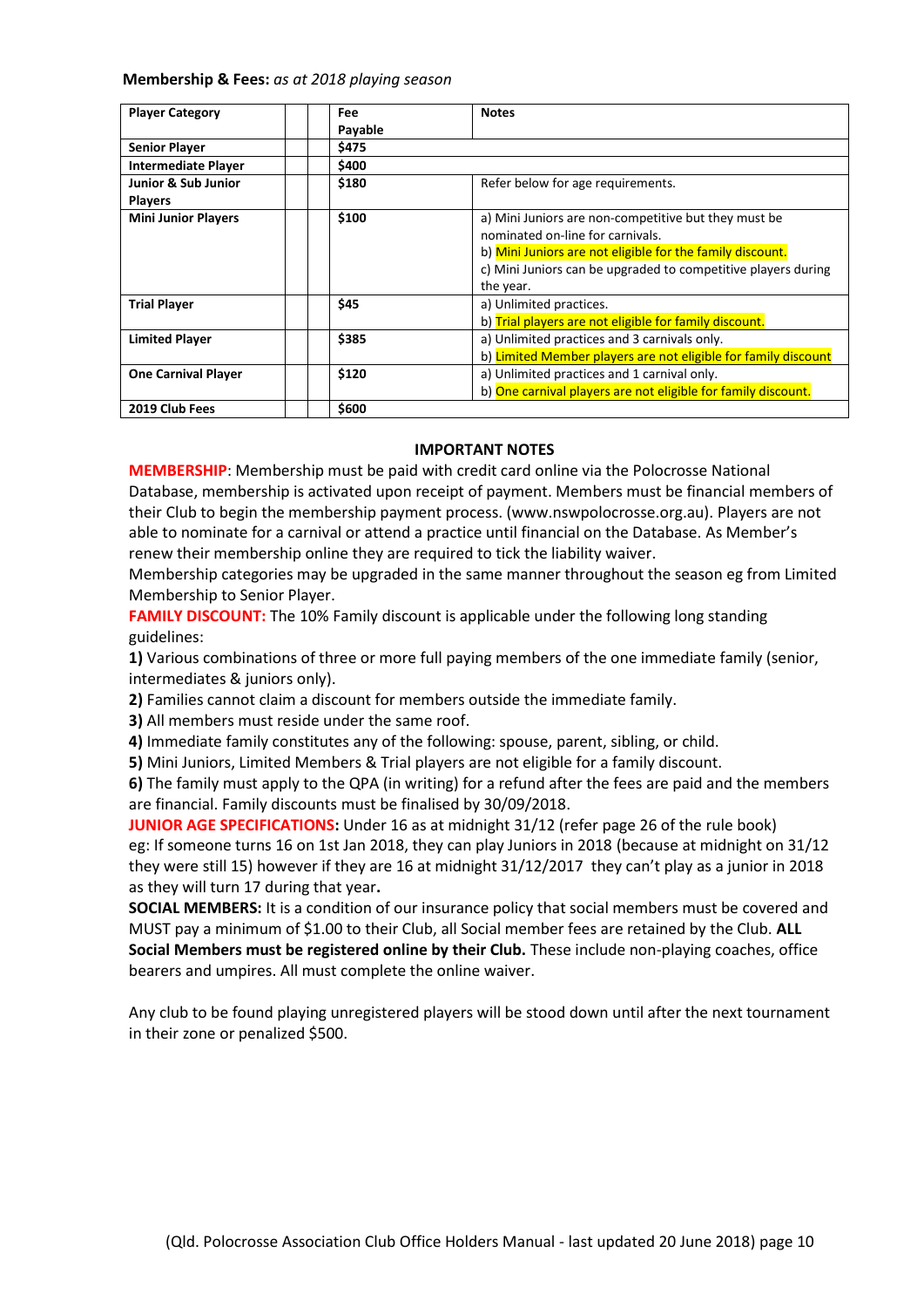# **Umpires**

Club umpires fall under the Zone Umpire who in turn comes under the Qld State Umpire Committee and the Qld Director of Umpiring. Umpire roles and responsibilities are clearly defined in the QPA Policy & Procedure Manual. Club Umpire Coaches should work toward developing the skills of new umpires and encouraging current umpires to upgrade and renew skills each season.

# **Coaching & Managing Teams**

Volunteering to coach or manage a representative or visiting team is a very worthwhile endeavour for any members that wish to "give back" to the sport of polocrosse. Formal coaching accreditation is encouraged and offered via the Sate Director of Coaching and the QPA. Club members that wish to offer their time and skills are encouraged to contact the QPA Office.

# **Nominations for Representative teams**

Nominations and/or Expression of Interest (EOI) will be called for from time to time from players wishing to be considered for selection in Queensland representative teams. These are able to be submitted by individual members via the National Online Database. Qld. Selectors (five junior and five senior) will then select from these nominations. Players must nominate their horses - first and second. Each horse may only be nominated as a first horse once for each event ie multiple members may not nominate on the same first horse. Instructions on the nomination process may be found on the QPA website.

# **Player Grading**

It is important that Clubs keep their player's gradings up to date. Gradings are able to be reviewed during the playing season via the Club Grading Officer and in turn the Zone Grading Officer before submission to the QPA. At the completion of the season, player gradings will be reviewed at Club/Zone level and then submitted to the QPA Grading Committee prior to the AGM for revision.

All junior players are to be graded and that grading taken into account when playing in the senior competition.

Player gradings are listed on the QPA website and the list upgraded as changes are made.

All Qld. gradings are to concur with others States, utilising the Grading Guide available on the QPA Website

Automatically, at the end of each Polocrosse season, all financial senior playerswho are graded 1, will be upgraded to 1.5. See guidelines on How to Grade, QPA Policy and Procedures Manual.

**Qld Club & Zone Championships & other major QPA events:** see the Policy and Procedures Manual for hosting details and guidelines.

**Club Carnivals Requirements & Task List** see the P&P Manual for hosting details and guidelines, summary follows

- Ensure your Club Carnival invitation is distributed via the QPA Office and social media at least two months prior, (see appendix 8) to ensure all information required is included. Resist the temptation to overly complicate invitations resulting in large data files that will not be appreciated by recipients.
- Book approved medical staff book at least eight weeks in advance
- Arrange a local vet to be on call.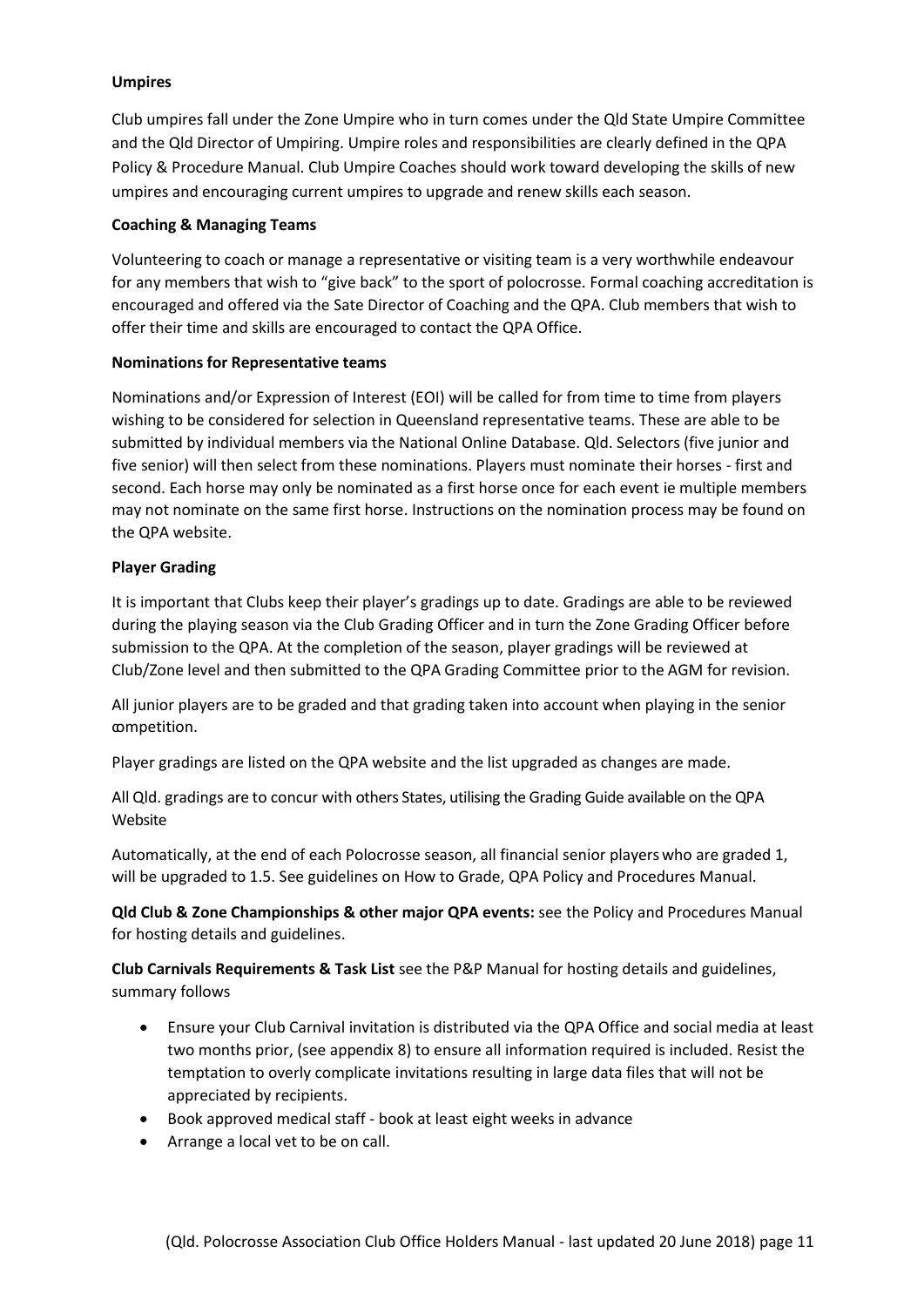- Check you have enough balls (at least three for each field), bells/timers for each field, score books and umpire jackets and whistles.
- Camping and stables/yards
- Allocate jobs: publicity, sponsorship, trophies, entertainment, field marking and maintenance, draw, catering, bar, cleaning roster, gate keepers (ensure gate keepers understand the importance of colleting the Horse Health Declarations). Time keepers/scorers/flag wavers
- Check: water supply, electricity supply, goal posts correct, PA System, shower & amenities, required signage, wash bays, waste management
- Check the biosecurity policy and that your Club is correctly managing risks.
- Horse Welfare Officer, ensure hessian curtain/sight screen and horse float must be available in case of horse injury
- Signage No Dogs Allowed, Umpires Horses Only, Camping area, Road signs advertising Polocrosse, no alcohol past this point and any other you may think appropriate
- Social activities Food must be separate from the bar area, entertainment- Friday & Saturday evenings

# **Club Uniforms**

- All Clubs to play in white pants and long boots.
- Helmets compulsory as noted in the Rule Book.
- All Clubs must play in their registered uniform and are encouraged to wear these for trophy acceptance, welcome speeches etc.
- Any uniform changes are to be first approved by the Management Committee.